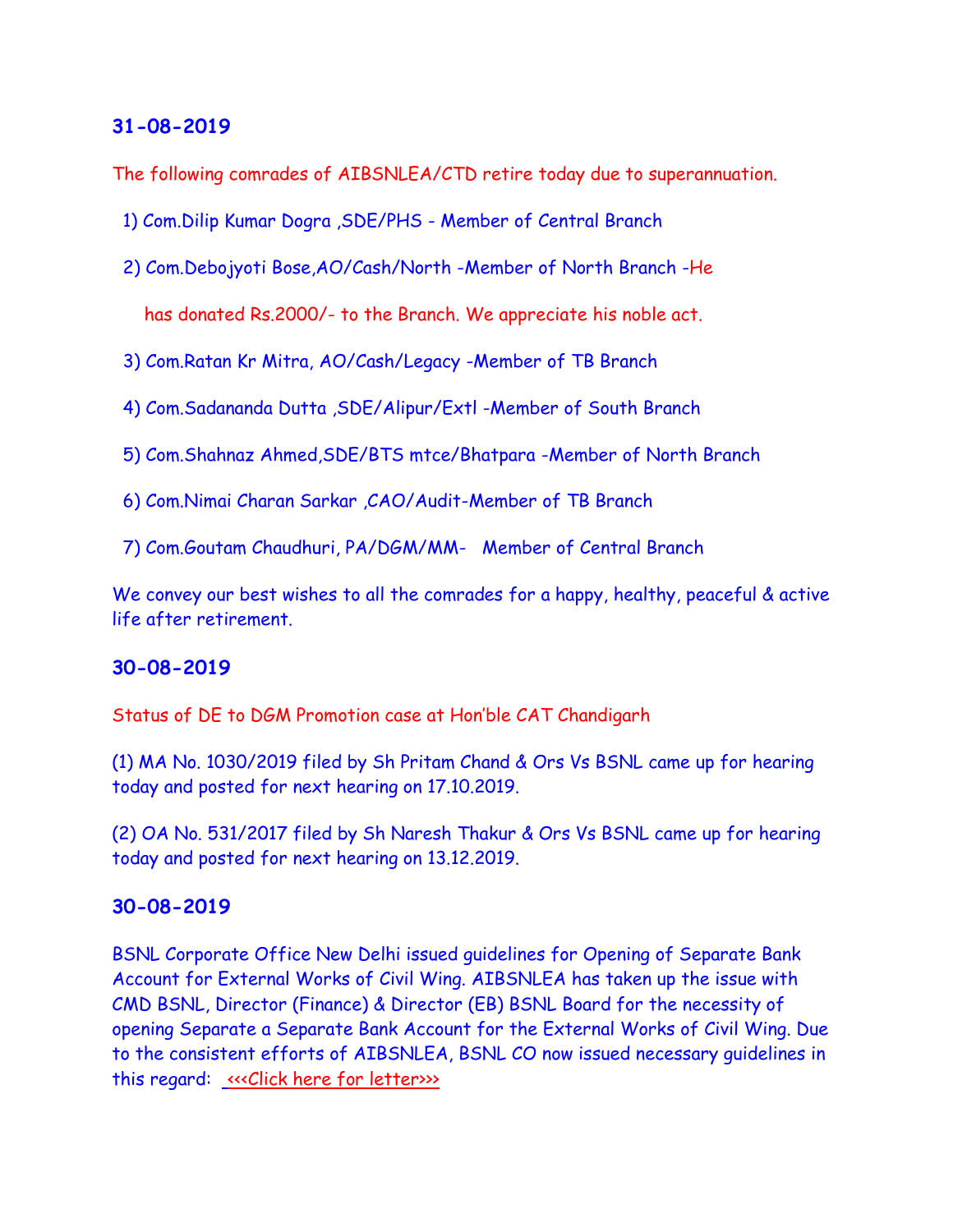BSNL Corporate Office, New Delhi issued instructions regarding GTI Scheme for BSNL Executives regarding deduction of quarterly premium from the salaries against from the policy of sum assured of Rs. 20 lakhs. «<< Click here for letter>>>

### **30-08-2019**

Hon'ble MOC has entrusted additional charge of Director (HR) BSNL Board to Shri P.K. Purwar, CMD BSNL with immediate effect for a period of three months or till the appointment of regular incumbent or until further orders, whichever is the earliest. «<< Click here for letter>>>

### **29-08-2019**

CS/CTD writes to CGM/CTD regarding the Issues related to the executives of EZBC, Kolkata (after being transferred from WBTC to CTD). <<<< [see letter](http://aibsnleawb.org/EZBC_290819.pdf) >>>>>>>>>

### **29-08-2019**

BSNL Corporate Office New Delhi issued consolidated guidelines for considering requests of BSNL Employees for Deputation to other outside Organizations[.<<<<Click](http://www.aibsnleachq.in/IMG-20190829-WA0164%20(1).pdf)  [here for letter>>>](http://www.aibsnleachq.in/IMG-20190829-WA0164%20(1).pdf)

### **29-08-2019**

USOF /Department of Telecommunications requires SDEs/JTOs on Deputation. <<<< [Click here for letter](http://aibsnleawb.org/USOF.pdf) >>>>

## **29-08-2019**

Status of AO to CAO Status Quo Case:

The 'Status Quo' Case in CAT Chandigarh in respect of promotion from AO to CAO filed by Shri Anupam Yadav Vs BSNL came up for hearing in the Hon'ble CAT Chandigarh on 29.08.2019 and posted for Next hearing on 27.11.2019. As per the directions of GS, AIBSNLEA, Shri Ashok Kumar Sharma, Circle President, Punjab was present in the Hon'ble CAT at the time of hearing. On behalf of Management, PGM (Fin) Haryana Circle along with DM (Pers-Legal) Corporate Office New Delhi was attended the Hon'ble CAT.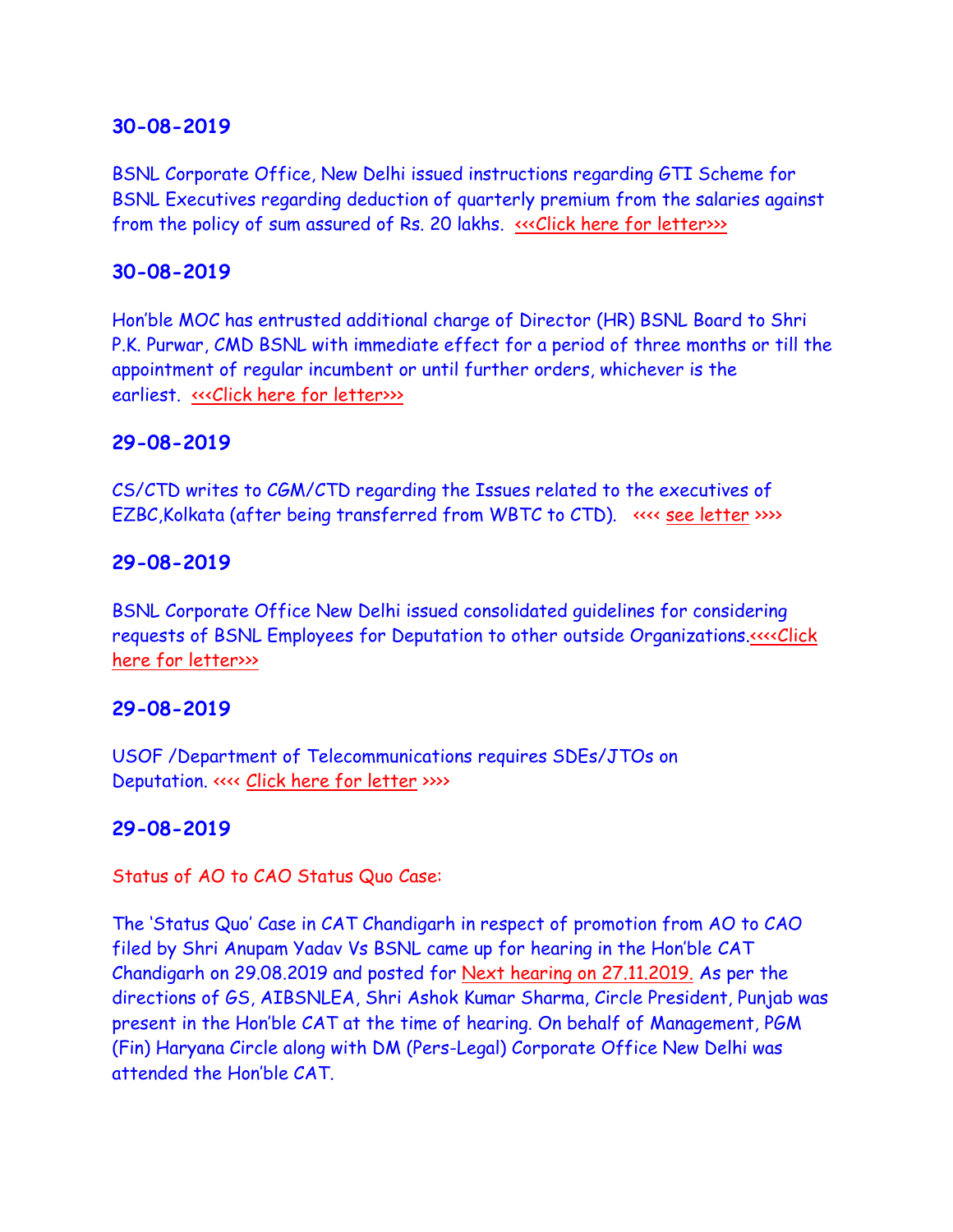Meeting with Director (CM/HR), BSNL Board:-

GS, AGS (Finance), FS/CHQ and Advisor (HQ) met Director (CM/HR), BSNL Board and discussed regarding:-

A) Request transfers in the cadre of DGM (T):- We requested that those DGMs who have completed more than two years may be considered for request transfers on own cost to their Home Circles as they have obeyed & honoured the transfer orders issued by the BSNL Corporate Office and now they are waiting for returning to their Home Circles. Director (CM/HR) appreciated our concern and mentioned that some of them are holding the charge of SSA Heads/TDMs and posting of suitable substitutes for the posts is the cumbersome exercise due to the financial constraints. He further added that the VRS proposal is also under consideration. However, he assured that we will review the cases and not hold for much time and orders will be issued shortly.

B) Request transfers in the cadre of DET/AGM:- We requested to consider the request transfers on own cost in respect of DEs who have completed 2 years or more. Director (CM/HR) mentioned that the request transfers are under hold due to the financial constraints for posting of suitable substitutes. However, he assured to review the cases and shortly orders will be issued.

C) Request transfers on Immunity Grounds: We requested to consider all the request transfers on immunity grounds. Director (HR/CM) assured to look into the matter.

D) DE to DGM (T) Promotion: We requested for early issuance of DE/AGM(T) to DGM (T) Promotion orders. Director (HR/CM) informed that we are trying to get relief from the Hon'ble CAT Chandigarh on the next date of hearing i.e. on 30th August. He also mentioned that we are deputing the officer from Pers Legal Cell of CO BSNL to attend Hon'ble CAT Chandigarh in this regard. After relief from Hon'ble CAT, action will be immediately initiated for the issuance of the promotion orders.

E) Status Quo case of AO to CAO promotion: Director (HR/CM) mentioned that we are trying to vacate the Status Quo from Hon'ble CAT Chandigarh on the next date of hearing i.e. on 29<sup>th</sup> August (tomorrow). In this regard we are deputing one officer from Pers Legal Cell of CO BSNL to attend Hon'ble CAT Chandigarh.

F) Consideration of Permission for Deputation: We requested to consider the pending requests of Deputation cases. Director (CM/HR) mentioned that in the cadre of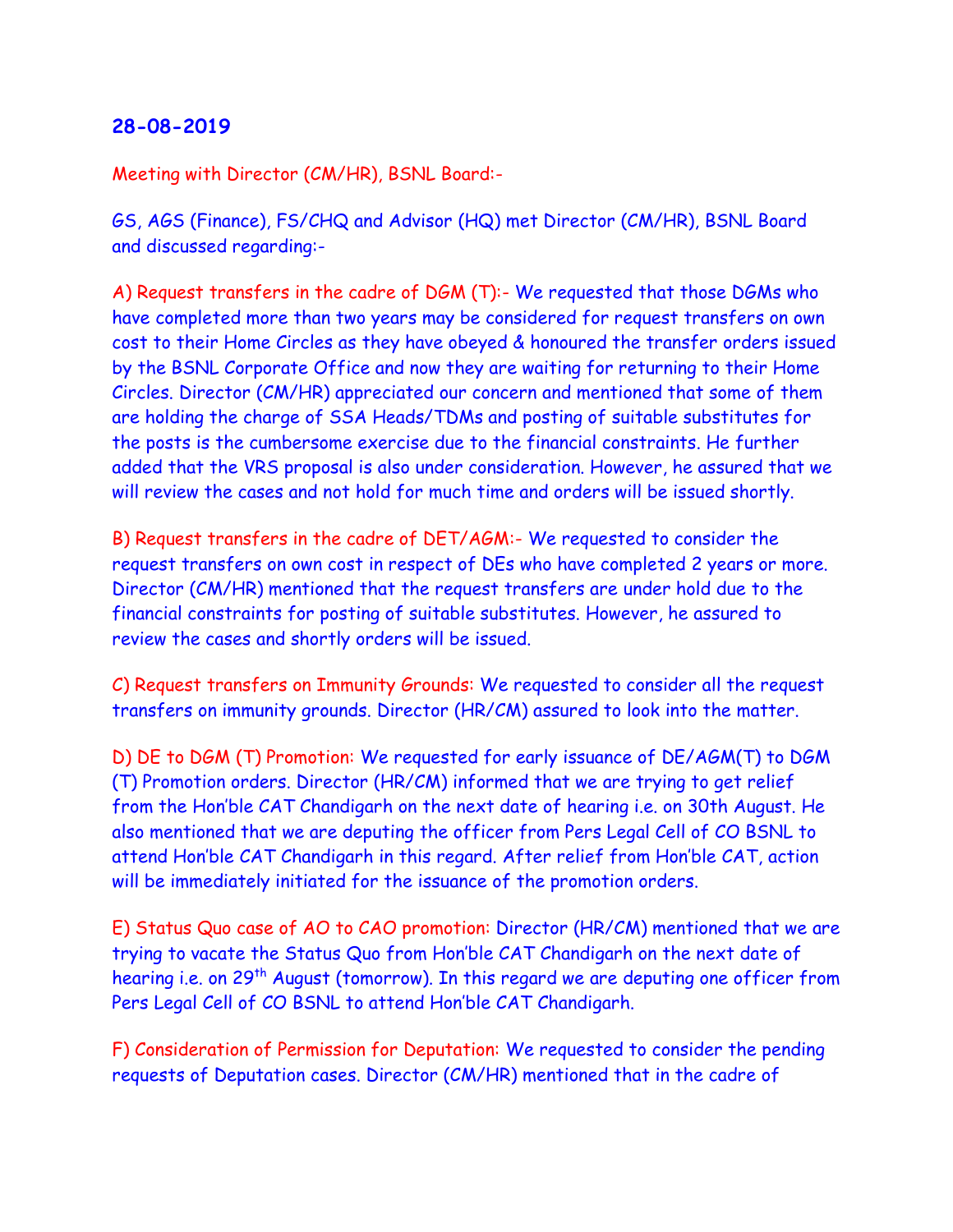DET/AGM, there may not be any problem, but in respect of other cadres, the draft proposal submitted is still under consideration.

G) Financial Status of BSNL & Revival Package: Director (CM/HR) mentioned that we had received the Letter of Comfort from DoT but the Nationalized Banks are not coming forward and not ready to consider our requirements due to the repaying capacity of BSNL depends on the revenue earning. However, BSNL Management has written a letter to Secretary (T) requesting to issue Sovereign Guarantee to BSNL for availing Loans.

**Regarding VRS Package, we submitted that, we are of the opinion that VRS Package should be linked with 3rd PRC and we demanded that VRS Package in BSNL should be implemented along with the implementation of 3rd PRC and requested to use his good offices to escalate our views to the Higher Offices.** Director (CM/HR) appreciated our concern and further advised us to discuss with the CMD BSNL. He assured that he will also apprise CMD/ DOT in this regard. He is also of the opinion that VRS along with implementation of 3rd PRC may be helpful in achieving the desired results and also beneficial to the BSNL Employees.

### **22-08-2019**

Meeting with Director (Finance) BSNL Board:-

GS, Chairman and AGS (Finance) met the Director (Fin) BSNL Board and discussed regarding:-

A) Letter of Comfort & Bank Loan to BSNL: We enquired about the Letter of Comfort from DoT for Loan from Bank for Cash liquidity in BSNL. Director (Fin) mentioned that we had received Letter of Comfort from DoT but the Nationalized Banks are not ready to consider our requirements due to the continuous dip in revenue. Hence, today BSNL Management has written a letter to Secretary (T) requesting to offer Sovereign Guarantee to BSNL for availing Loan.

B) Release of Funds to Circles for the outstanding dues: We requested Director (Fin) for the immediate release of funds for the day-to-day maintenance of works including contractual labour payments since maintenance work has been deteriorated due to the non-payment of wages to the contractual labours for more than 6 months as well as Bank EMI, GPF, EPF and Society recoveries etc., due for past three months. Director (Fin) mentioned that Management is trying their best to make such payments but due to non-availability of funds or loan from banks, it is difficult to meet out the requirements immediately. He further mentioned that the revenue collected during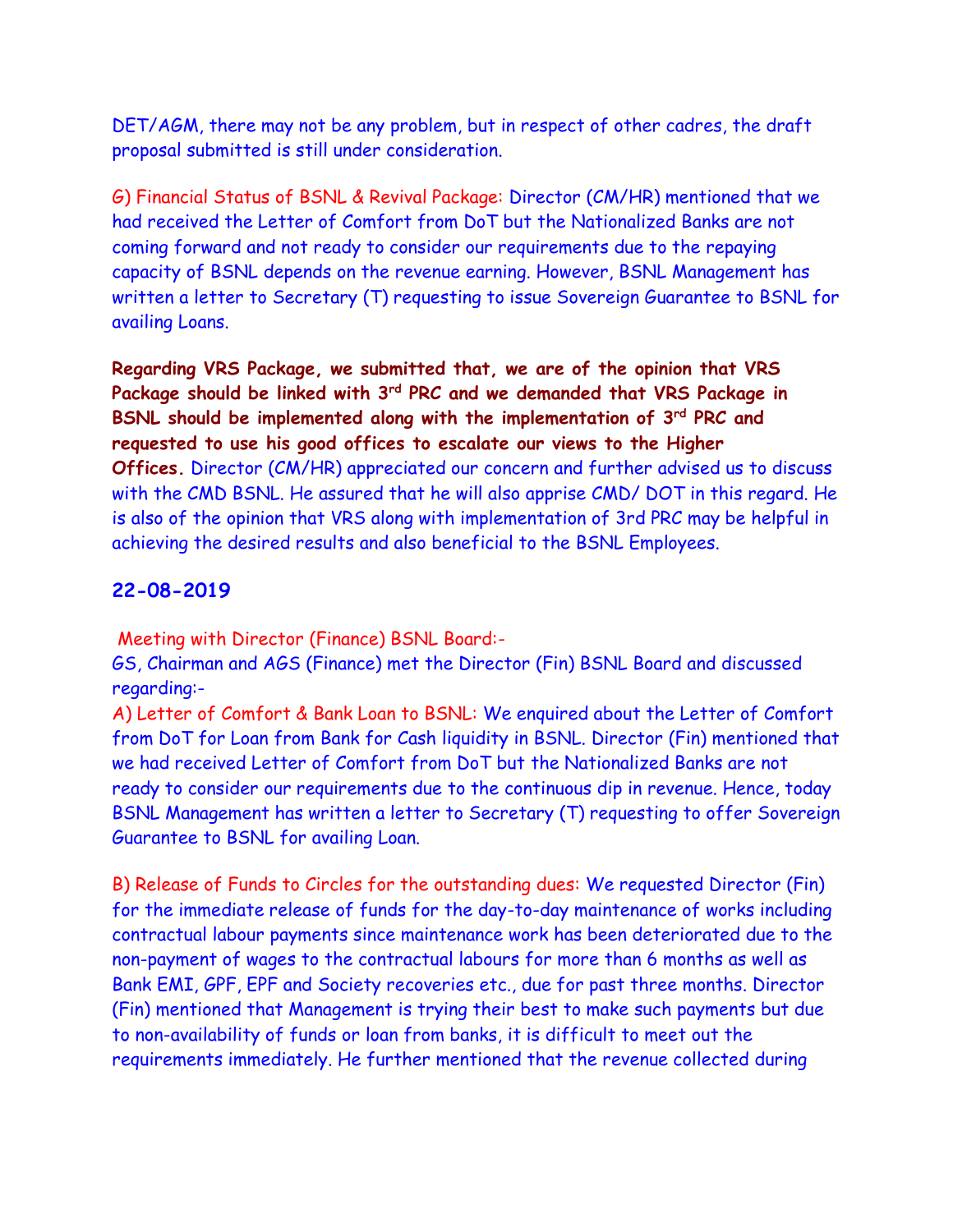the month has been utilized for the payments of Statutory dues & Bank interest. However, he assured that the outstanding dues will be settled shortly.

C) Opening of Separate Account for External/ Govt. Projects:- We requested to give the permission for opening of separate Account for External/ Govt. Projects as requested by various Circle Heads/ PCE (Civil) and various Circle Secretaries of AIBSNLEA. Director (Fin) BSNL Board mentioned that separate Account has already been opened for Govt. Projects. One Account will be opened for other small misc. works centrally and it is not advisable to open separate Account Circle wise for each work.

D) Request transfers in the cadre of AO from BSNL CO to other Circles:- We requested to issue the request transfers orders for the Accounts Officers working in BSNL Corporate Office for more than two years. Director (Finance) BSNL Board mentioned that the requirement of Accounts Officers in Corporate Office is being worked out by GM (EF) and all the request transfers will be considered thereafter.

## **21-08-2019**

### Revival of BSNL:-

Chairman and GS met the Senior Officers in DoT and enquired about the outcome of the Meeting held in PMO convened by the Principal Secretary to PM Shri Nripendra Misra Ji on 20.08.2019. The queries raised by the Ministry of Finance on Revival Plan of BSNL has been discussed in detail in the meeting wherein Group of Secretaries including Secretary (Telecom) Shri Anshu Prakash ji, CMD BSNL Shri PK Purwar ji were also present. The PMO intervene in the matter to resolve the bottleneck raised by MoF on the proposed revival package of BSNL. It is reliably learnt that after detailed discussions the following decisions have been taken:-

1) VRS Package to BSNL Employees.

2) The roll out of age from 60 years to 58 years: The roll out of age from 60 years to 58 years in respect of BSNL Employees will be followed by VRS.

3) 4G Spectrum allocation to BSNL: Rs.14,000 Crores will be borne by the Govt for 4G Spectrum allocation to BSNL.

4) BSNL Land Monetization proposal: The proposal for monetization of BSNL Land, OFC & Towers has been accepted which will be monitored by a Committee consisting of the officers from BSNL, MTNL, DoT and DIPAM.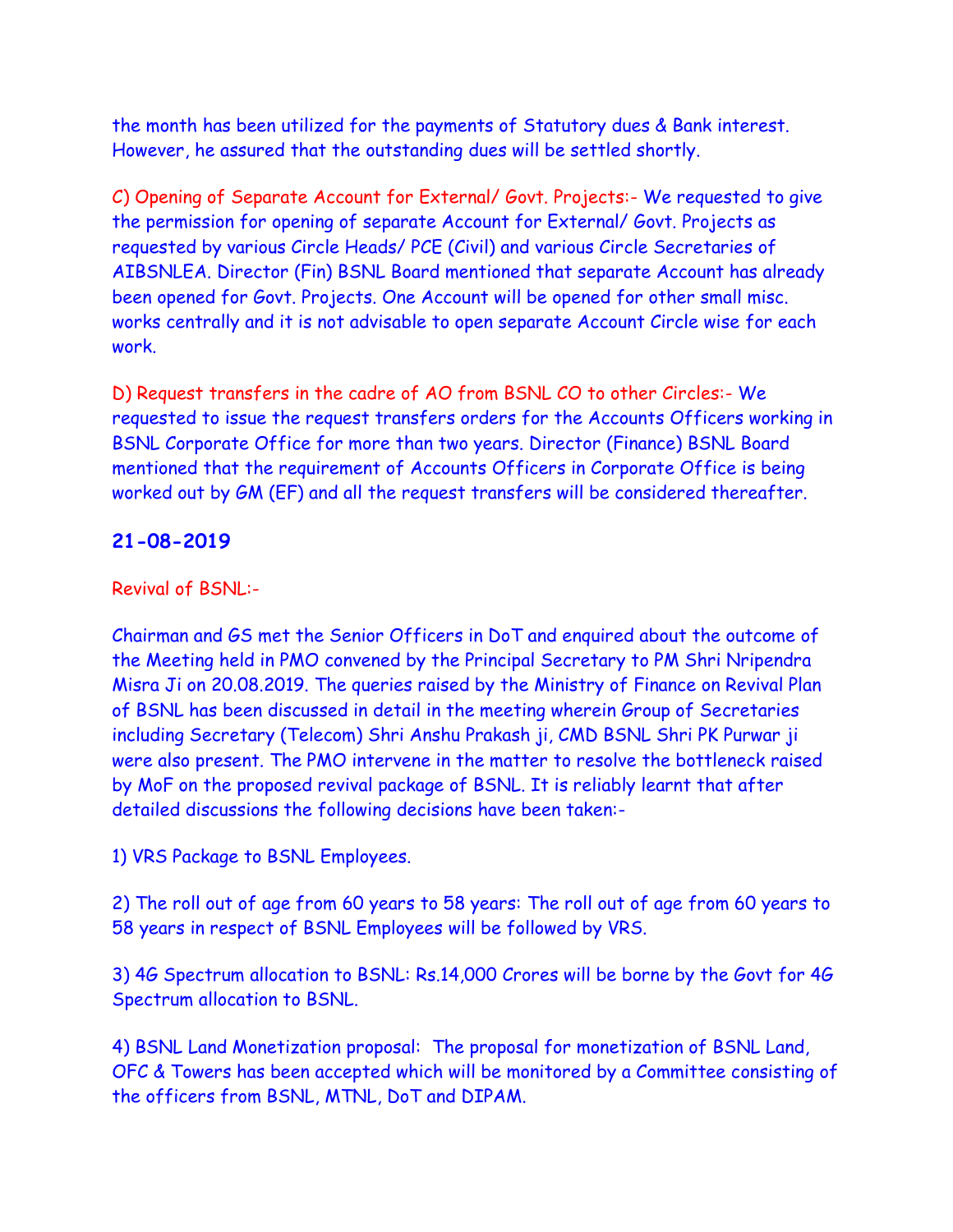5) Proposal for SPV for land monetization and merger of BSNL & MTNL is dropped:

Minutes of the Meeting is expected by today evening/ tomorrow morning and accordingly the revised Cabinet Note will be put up to Hon'ble Minister of Communication Shri Ravi Sankar Prasad ji with in day or two for approval and further circulated to the concerned Ministries. It is expected that Cabinet approval for the Revival Package of BSNL will get within the 1st or 2<sup>nd</sup> week of September 2019, if all the things go smoothly.

It is also reliably learnt that window for VRS Package will be opened for One Month and all the process will be settled within two months.

AIBSNLEA is of the firm opinion that as a stakeholder and one of the Major Recognised Associations in BSNL, we should be called for discussion before finalization of VRS Proposal. As per AIBSNLEA 6<sup>th</sup> AIC decision, we demand the BSNL Management that the VRS Proposal should be linked with 3rd PRC fitment. AIBSNLEA strongly hope that the BSNL Management will call us for discussion in this regard.

However, as per the 6<sup>th</sup> AIC decision AIBSNLEA will strongly oppose the move of roll out of retirement age from 60 to 58 years.

## **21-08-2019**

Today Protest Lunch hour Demonstration against the reduction of retirement age from 60 to 58 years was conducted at Telephone Bhavan at the call of AUAB. On behalf of AIBSNLEA/CTD Com. Subhasis Mitra CS, Com.Atanu Majumder VP and Com. Arindam Roy OS & other leaders & members were present. Com. Atanu Majumder VP addressed the gathering at the demonstration.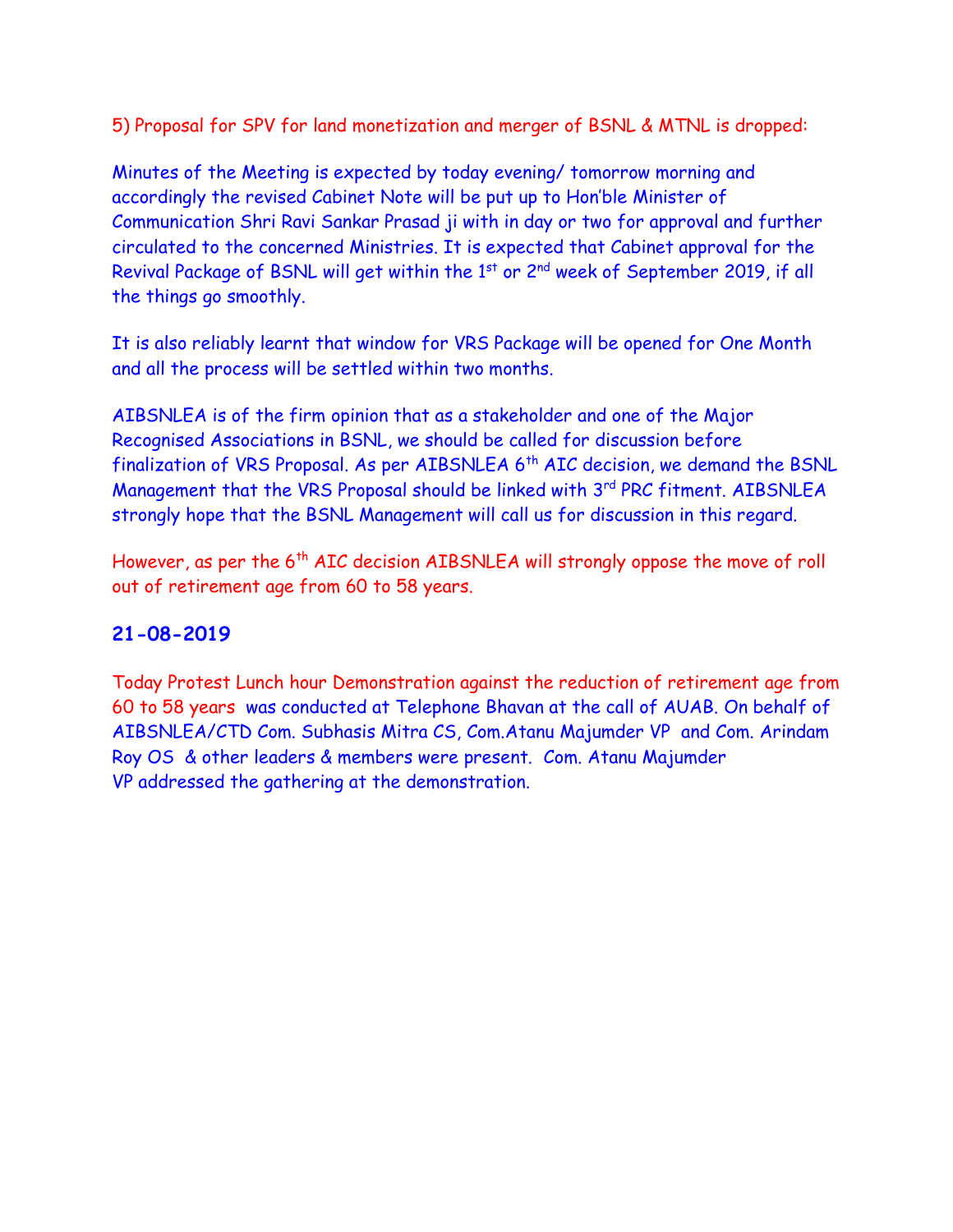

#### GS writes to

(a)Shri P.K.Purwar, CMD, BSNL regarding severe disruption in maintaining day-to-day service in Calcutta Telephone District due to non-payment of JCL (Contractual) Labour Wages[.<<<Click here for letter>>>](http://www.aibsnleachq.in/cmd_190821.pdf)>

#### **20-08-2019**

Meeting with PGM (Pers.) BSNL CO:-

Chairman, GS, AGS (Finance) & Advisor (HQ) met PGM (Pers.) BSNL CO in the presence of DGM (Pers.) and discussed regarding:-

A) DE to DGM (T) Promotion: We requested to early issuance of DE/AGM(T) to DGM (T) Promotion orders. We pleaded that more than 1140 vacancies are there in the DGM (T) Cadre and all the eligible officers including those who were gone to the various Courts have also been covered within these vacancies and requested to issue the DE to DGM promotion on ad-hoc basis as there is no interim injunction available in this regard. PGM (Pers) assured an early action in this regard.

B) Request transfers in the cadre of DGM (T):- We requested that those who were completed more than two years have not been covered in the transfer list issued by the Corporate Office except the officers attained the age of 59. PGM (Pers) mentioned that the request transfer proposal in respect of the remaining eligible cases has been submitted to the Competent Authority and the orders will be issued after the receipt of the approval.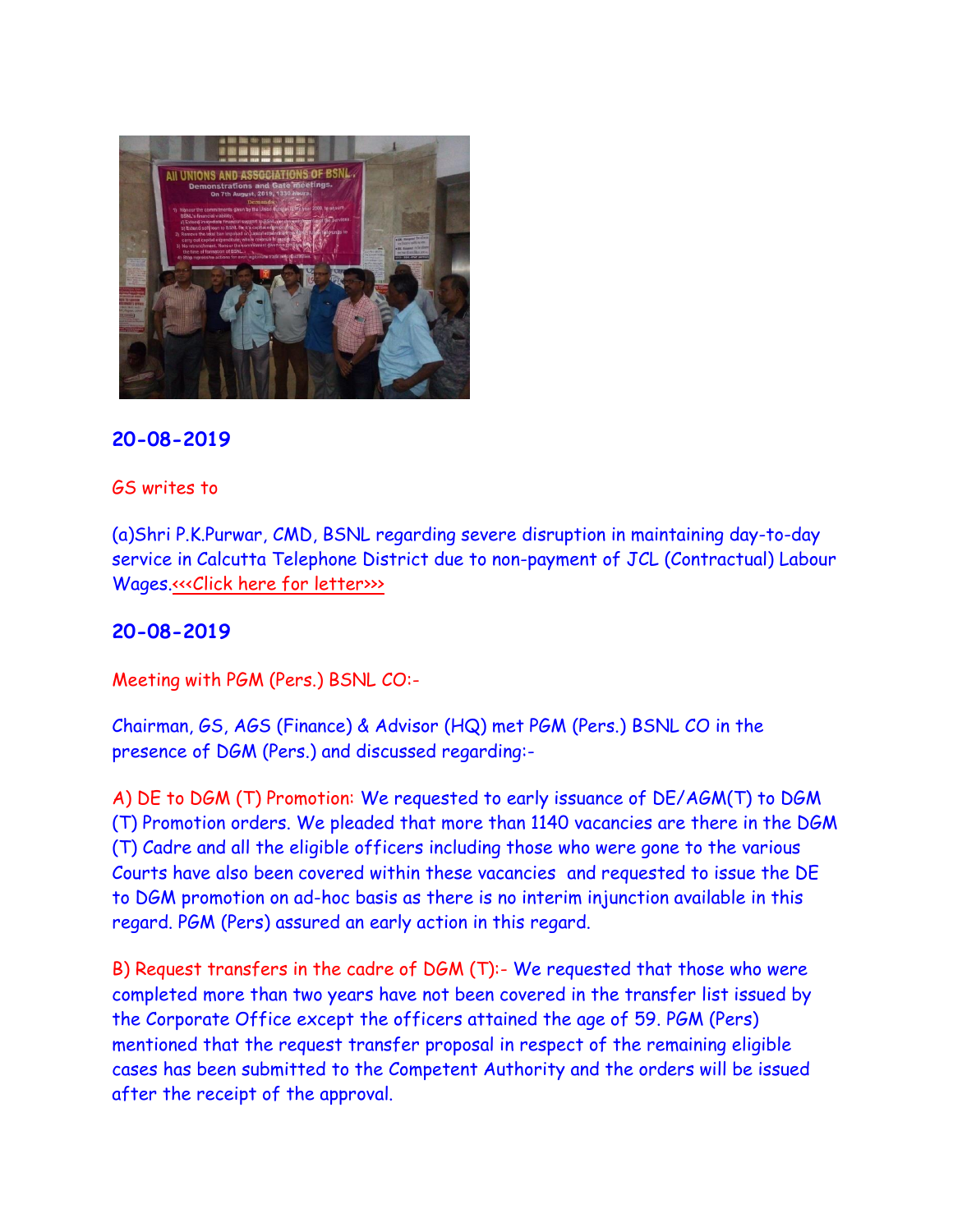C) Request transfers in the cadre of DET:- We requested to consider the request transfers in respect of DEs who have completed 2 years or more. PGM (Pers) mentioned that the request transfers are under consideration and will be issued shortly.

D) Request transfers in the cadre of CAO:- We requested to consider the request transfers in respect of CAOs who have completed 2 years or more. PGM (Pers) immediately instructed DGM (Pers) and AGM (Pers) to put up these cases.

E) Consideration of Permission for Deputation: We requested to clear the pending requests of deputation cases. PGM (Pers) mentioned that as per the instructions of CMD BSNL, the draft proposal for deputation is under consideration.

F) Review of existing tenure Policy of NE-II Telecom Circle:- We requested to reduce the period of tenure in Arunachal Pradesh State from two years to one & half years to maintain uniformity with other States of NE-II i.e. Manipur & Nagaland. PGM (Pers) assured to look into the matter.

G) CAO to DGM (F) CPC:- We requested to issue the promotion orders from CAO to DGM (Fin) which is under consideration since long and getting delayed. PGM (Pers) immediately spoken to the CLO BSNL CO as well as directed DGM (Pers) to convene the CPC immediately.

H) Request transfers in the cadre of AO from BSNL CO to other Circles:- We requested to issue the request transfers orders for the Accounts Officers working in BSNL Corporate Office for more than two years. PGM (Pers) mentioned that as per the directions of Director (Finance) BSNL Board, the work study in BSNL CO is being conducted and after the completion of the work, all the request transfers will be considered accordingly.

## **20-08-2019**

AUAB calls Protest Lunch hour Demonstration on 21.08.2019 (tomorrow) against the reduction of retirement age from 60 to 58 years:-

AUAB has reliably learnt that the BSNL Board of Directors meeting is scheduled to be held on 21.08.2019, wherein the agenda of reduction of retirement age of BSNL employees from 60 to 58 is likely to be discussed. We are receiving the news from various sources that the Govt. is considering the proposal of roll out of retirement age of BSNL Employees from 60 to 58. It is totally unwarranted and it is against the assurance given by the Union Cabinet in the year 2000 at the time of Corporatization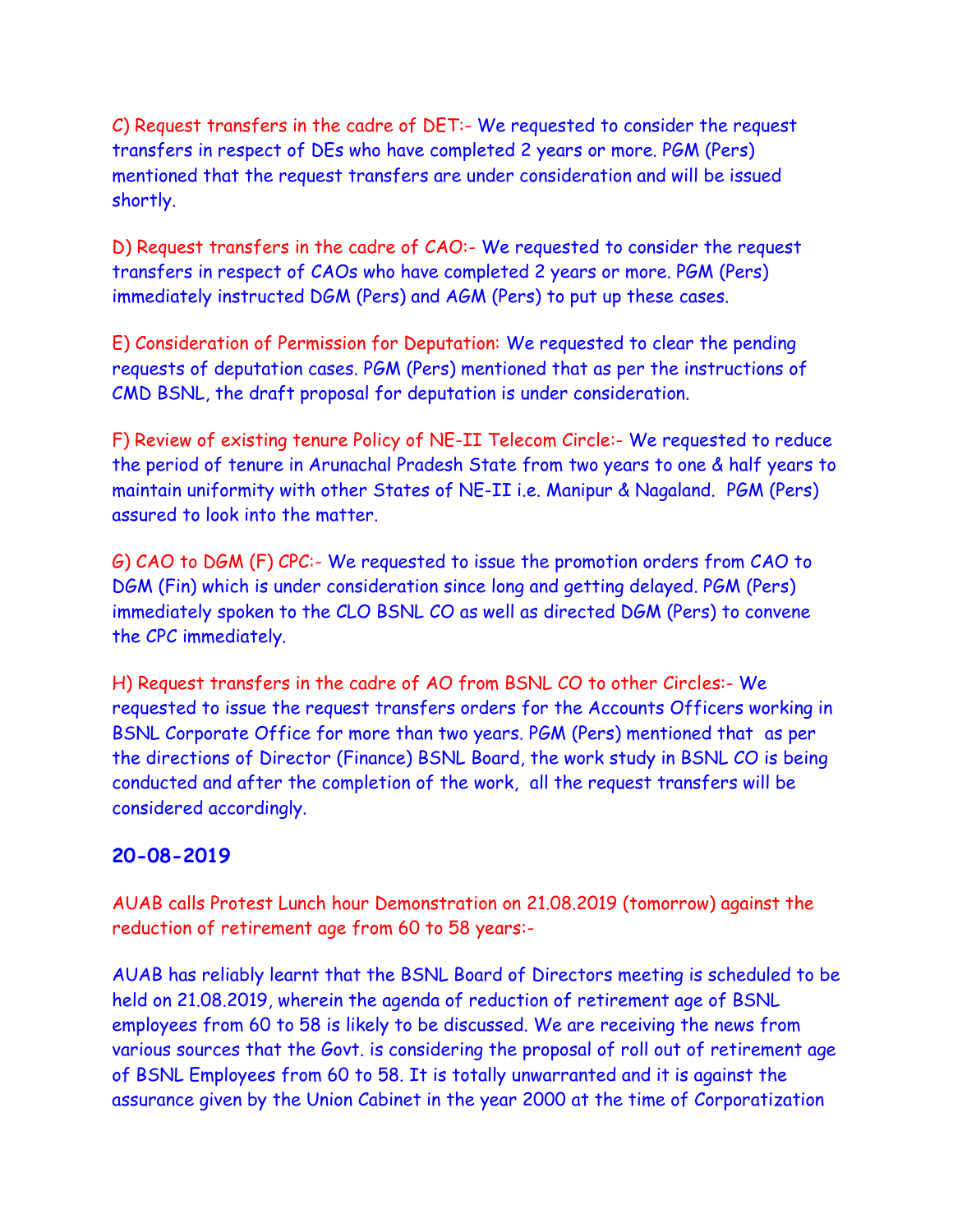of BSNL. All the DoT recruited employees are enjoying the facilities of age of superannuation at 60 years w.e.f. 31.05.1998. In view of this, we have to strongly protest the move of the BSNL Board to reduce the retirement age from 60 to 58.

Hence, AUAB calls upon the entire Executives and Non-Executives of BSNL to hold lunch hour demonstrations on 21.08.2019 (tomorrow) to protest against the proposed move of the BSNL Board to reduce the retirement age from 60 to 58.

# **20-08-2019**

CS writes to GS regarding JCL problems of CTD . ................[.\(see letter\)](http://aibsnleawb.org/GS_JCL%20200819.pdf)

CS writes to GS regarding regarding some proposals & pending cases........[.\(see letter\)](http://aibsnleawb.org/GS_200819.pdf)

## **20-08-2019**

CS & CP, AIBSNLEA/CTD along with ACS,BP/Calcutta SSA of AIBSNLEA/WBTC visited EZBC , Saltlake after reorganisation of the section and inclusion with CTD wef 1st June 2019. A new unit body was established there under CTD circle & it has been decided henceforth AIBSNLEA/CTD will look after the problems of members of EZBC with due importance.

CS in his address welcomed the members in the fold of AIBSNLEA/CTD & hope they will continue to strengthen the organisation as per their heritage.

# **19-08-2019**

Meeting with CMD BSNL:-

Chairman, GS and AGS (Finance) met CMD BSNL and discussed regarding:-

A) Immediate Financial assistance to the flood affected Circles: : We requested to allot the funds immediately for Diesel, Labour & Vehicle running expenses so as to ensure uninterrupted BSNL services to the customers of the affected Circles of MH, KRL, KTK & TN. CMD mentioned that he has already given instructions to release some funds to the entire flood affected Circles.

B) Soft Loan to BSNL: We enquired about the immediate financial support from the Govt./ Loan from Banks. CMD informed that today only he has received the information that MOC has approved the Letter of Comfort for availing loan from Banks.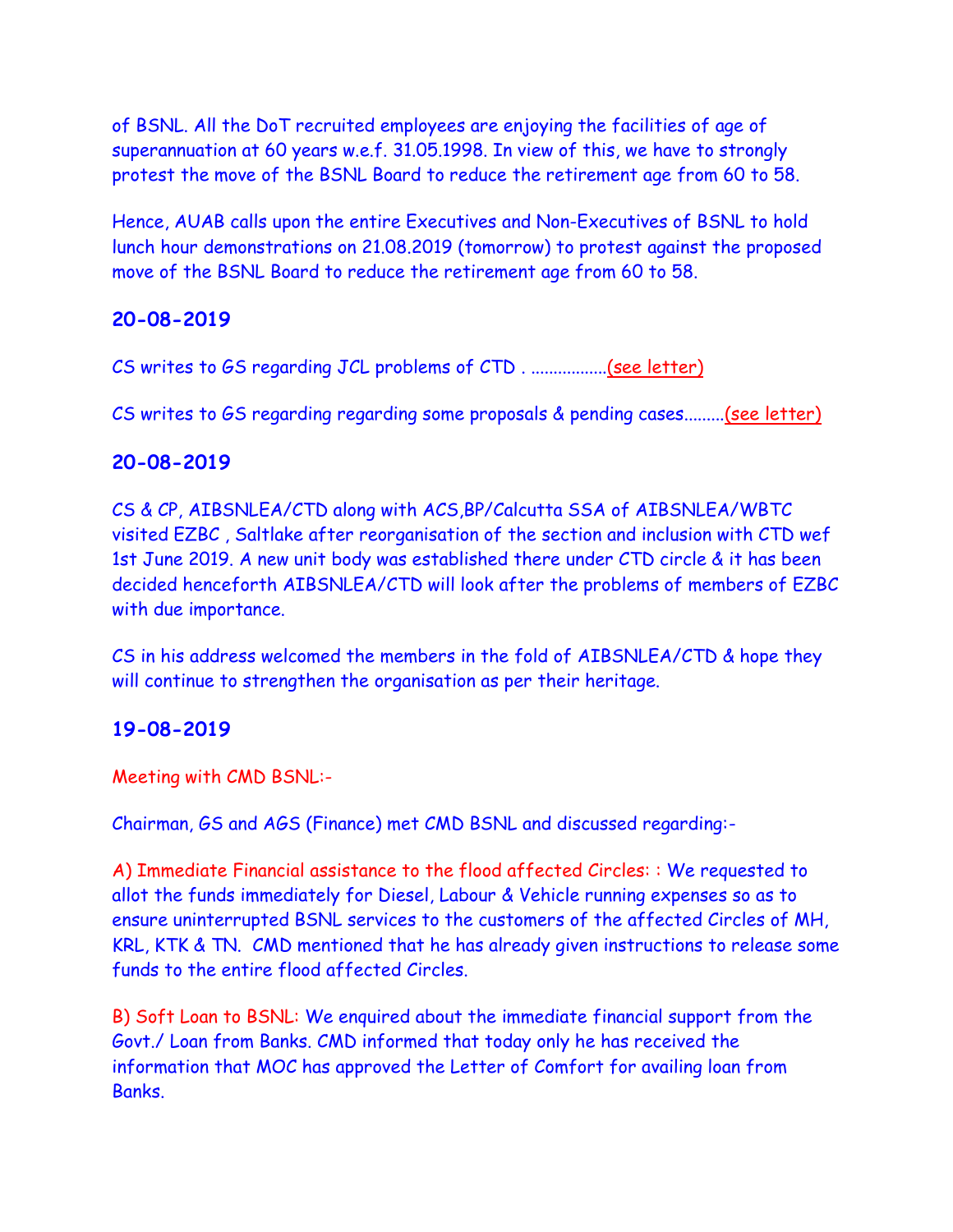C) Revival of BSNL: CMD mentioned that tomorrow on 20.08.2019, a meeting is convened by the PMO to discuss regarding revival of BSNL. He further mentioned that the comments of the Finance Ministry in respect of the Cabinet Memo for revival of BSNL is pending and it will be discussed in tomorrow's meeting. Only after the receipt of the comments from the concerned Ministries, it will go to Cabinet for final approval.

D) Opening of Separate Account for External/ Govt. Projects:- We requested to give the permission for opening of separate account for External/ Govt. Projects as requested by various Circle Heads/ PCE (Civil) and various Circle Secretaries of AIBSNLEA. CMD BSNL mentioned that he has already cleared the file in this regard.

E) Opening of Escrow Account for NE-II Circle:- We requested CMD BSNL to give permission for opening an Escrow Account for implementation of GST SWAN Network Project at NE-II Circle to the cost of Rs.10 crores since the minimum threshold limit fixed by Corporate Office is Rs.30 crores. CMD assured to look into the matter.

F) To release the fund for Medical Claims:- We submitted that the reimbursement of Medical Claims in respect of BSNL retirees has not been paid for the last two years, but the Income tax has been deducted without making any payment and requested to release the funds. CMD assured to look into the matter.

#### **19-08-2019**

Meeting with Director (CM/HR), BSNL Board:-

Chairman, GS and AGS (Finance) met Director (CM/HR), BSNL Board and discussed regarding:-

A) Immediate Financial assistance to the flood affected Circles: We requested to allot the funds immediately for Diesel, Labour & Vehicle running expenses so as to ensure uninterrupted BSNL services to the customers of the affected Circles of MH, KRL, KTK & TN. Director (CM/HR) immediately contacted Sr.GM (BBC) over phone and issued instructions to release the funds immediately.

B) DE to DGM (T) Promotion: We requested to intervene in the matter for promotion orders from DE/AGM (T) to DGM (T) as it has been badly delayed. We pleaded that more than 1140 vacancies are there in the DGM (T) Cadre and the eligible officers are less than that and those who were gone to the various courts have also been covered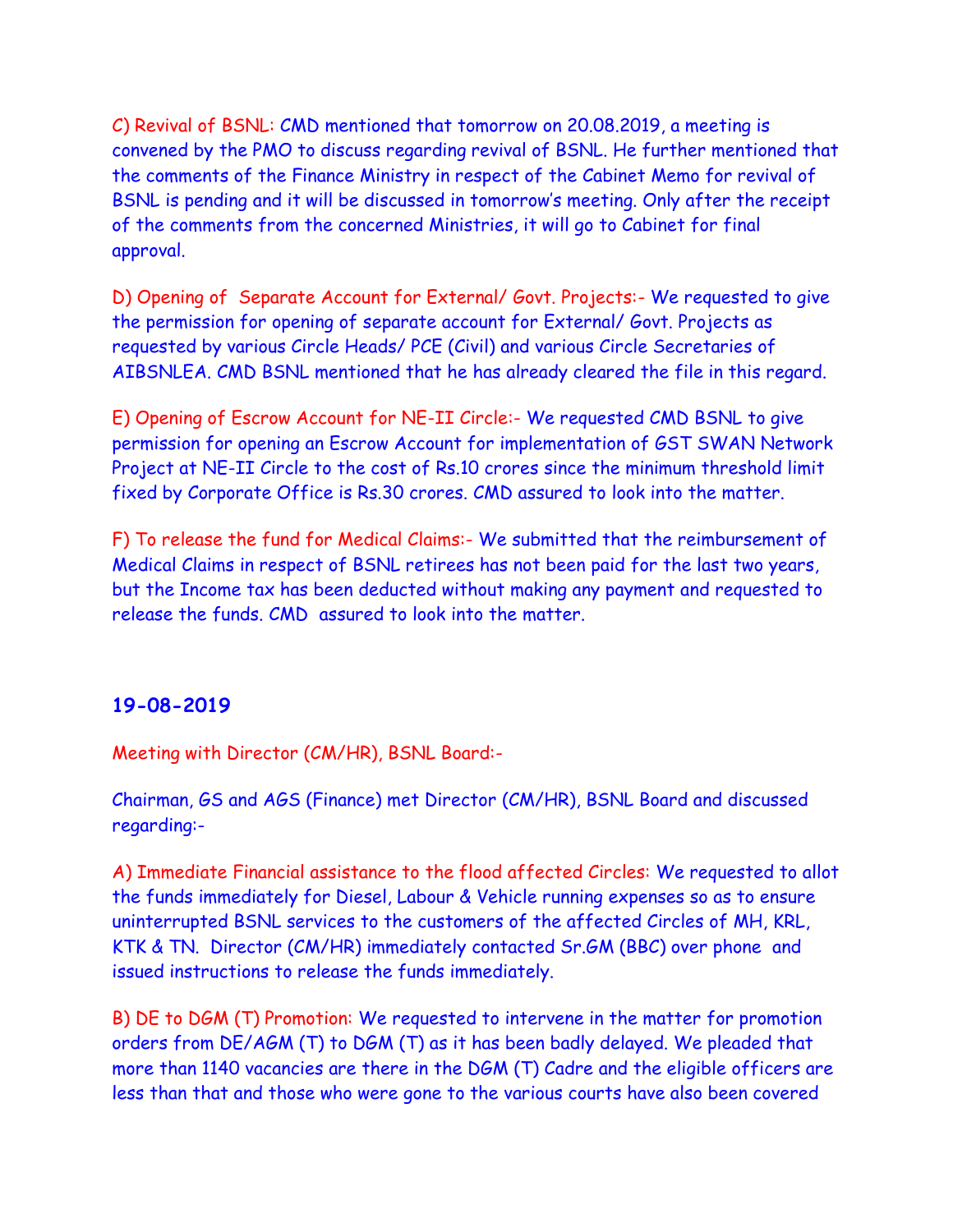within these vacancies, and requested to issue the DE to DGM promotion on ad-hoc basis as there is no interim injunction available in this regard. Director (HR) assured an early action in this regard.

C) Request transfers in the cadre of DGM (T):- We submitted that those who were completed more than two years have not been covered in the transfer orders issued by the Corporate Office except the officers attained the age of 59. Director (CM/HR) assured that the cases will be considered and the orders will be issued shortly.

D) Request transfers in the cadre of DET:- We requested to consider the request transfers in respect of DEs who have completed 2 years. Director (CM/HR) mentioned that the request transfers are under consideration.

E) Consideration of Permission for Deputation: We requested to clear the pending requests of deputation cases. Director (CM/HR) mentioned that as per the instructions of CMD BSNL, the draft proposal for deputation has been prepared and submitted to the Competent Authority for consideration. However, the proposal has been returned with some queries from the CMD BSNL which will be replied shortly.

F) Opening of separate account for External/ Govt. Projects:- We requested to give the permission for opening of separate account for External/ Govt. Projects as requested by various Circle Heads/ PCE (Civil) and various Circle Secretaries of AIBSNLEA. Director (CM/HR) mentioned that file is under submission to the Competent Authority for approval and the orders be issued after the receipt of the approval.

G) Review of existing tenure Policy of NE-II Telecom Circle:- We requested to reduce the period of tenure in Arunachal Pradesh State from two years to 1.5 years to maintain uniformity with other States of NE-II i.e. Manipur & Nagaland. Director (CM/HR) assured to look into the matter.

H) To release the fund for Medical Claims:- We submitted that the reimbursement of Medical Claims in respect of BSNL retirees has not been paid for the last two years, but the Income tax has been deducted without making any payment and requested to release the funds. Director (CM/HR) assured to look into the matter.

## **16-08-2019**

Meeting with Member (Finance), DCC, DoT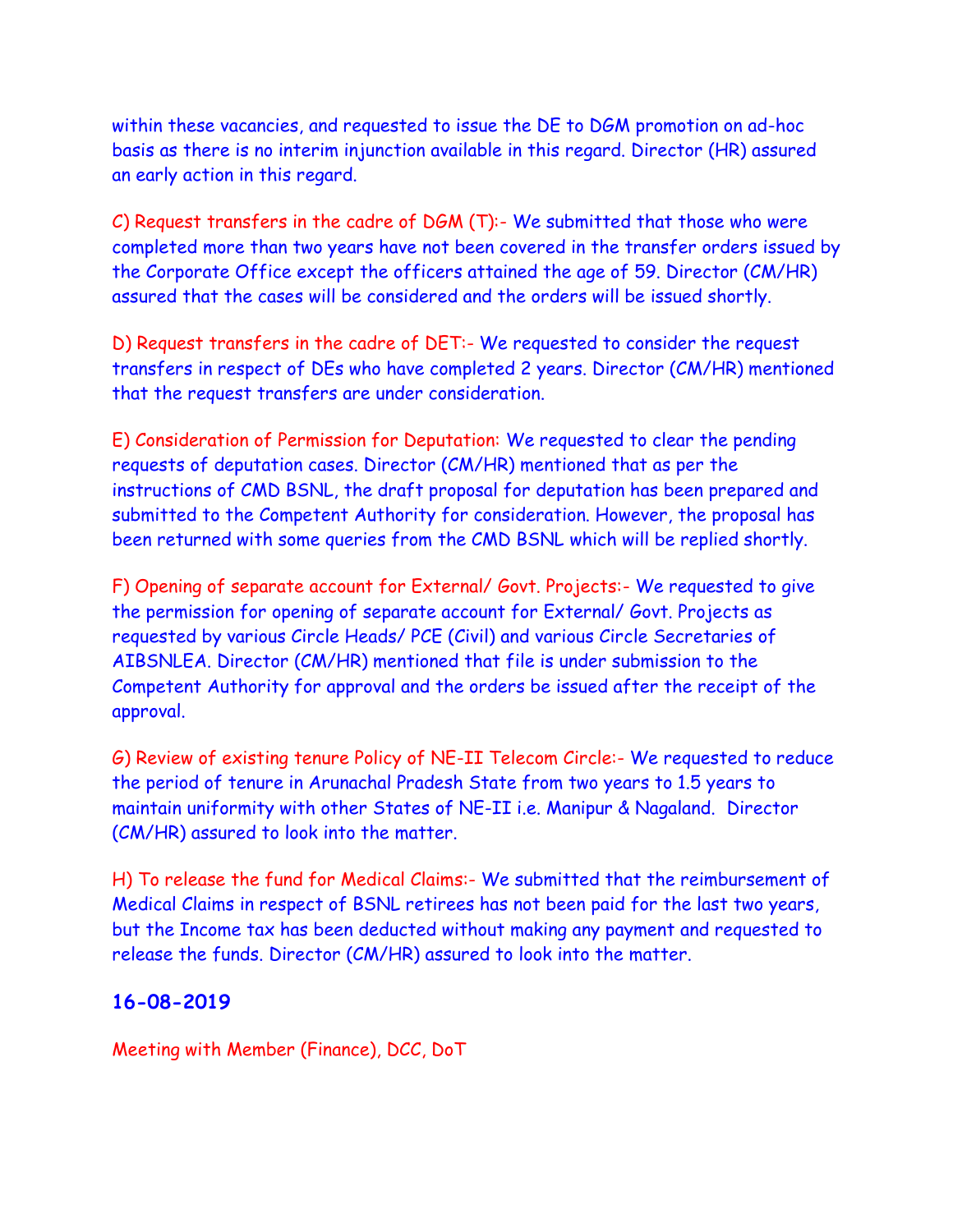Com. S. Sivakumar GS AIBSNLEA along with AGS (Fin) and Advisor (HQ) met Shri. P.K. Sinha Ji Member (Finance) and greeted him on assuming the High office of Member (Finance) in Digital Communications Commission, DoT by presenting Bouquet. AIBSNLEA congratulated the new Member (Finance) and discussed regarding:-

A) Revival of BSNL: We enquired the Member (Fin) regarding the present status of the Revival Package of BSNL. Member (Finance) mentioned that the Cabinet Memo for Revival Plan is under consideration of Finance Ministry and he personally requested the Officers of Finance Ministry for early clearance of the proposal. He also mentioned that DOT is trying to get the Cabinet approval of Revival Package of BSNL before the end of this month.

B) Immediate Financial Support to BSNL:- We further requested for: 1) Extending immediate Financial Support to BSNL for the maintenance of the Services.

2) Refunding of Govt. dues to BSNL viz

a) Interest paid on BWA Spectrum.

b) Excess payment of Pension contribution to the tune of Rs. 2700 Crs.

c) Compensation for Maintenance of 17000 Rural Telephone Exchanges to the tune of Rs.19,000 Crs.

d) And immediate payment of USOF/ ADC charges in the form of the Rural Deficit Charges for the Services provided.

Member (Finance) mentioned that DOT is considering for the immediate Finance Support to BSNL as well as refund of Govt. dues viz., Compensation of Rural Deficit Charges from USO Fund and refund of excess paid Pension Contribution. He also mentioned that a High Level Meeting is scheduled to be held on 19.08.2019. Regarding refund of Pension Contribution, he further mentioned that the Ministry of Expenditure is positive.

C) Extension of Soft Loan to BSNL for its Capital Expenditure till the Monetization of Assets is effected:Member (Finance) mentioned that DOT is considering the Sovereign Guarantee for the grant of Loan to BSNL.

We handed over the copy of the letter addressed to Hon'ble Prime Minister of India in this regard.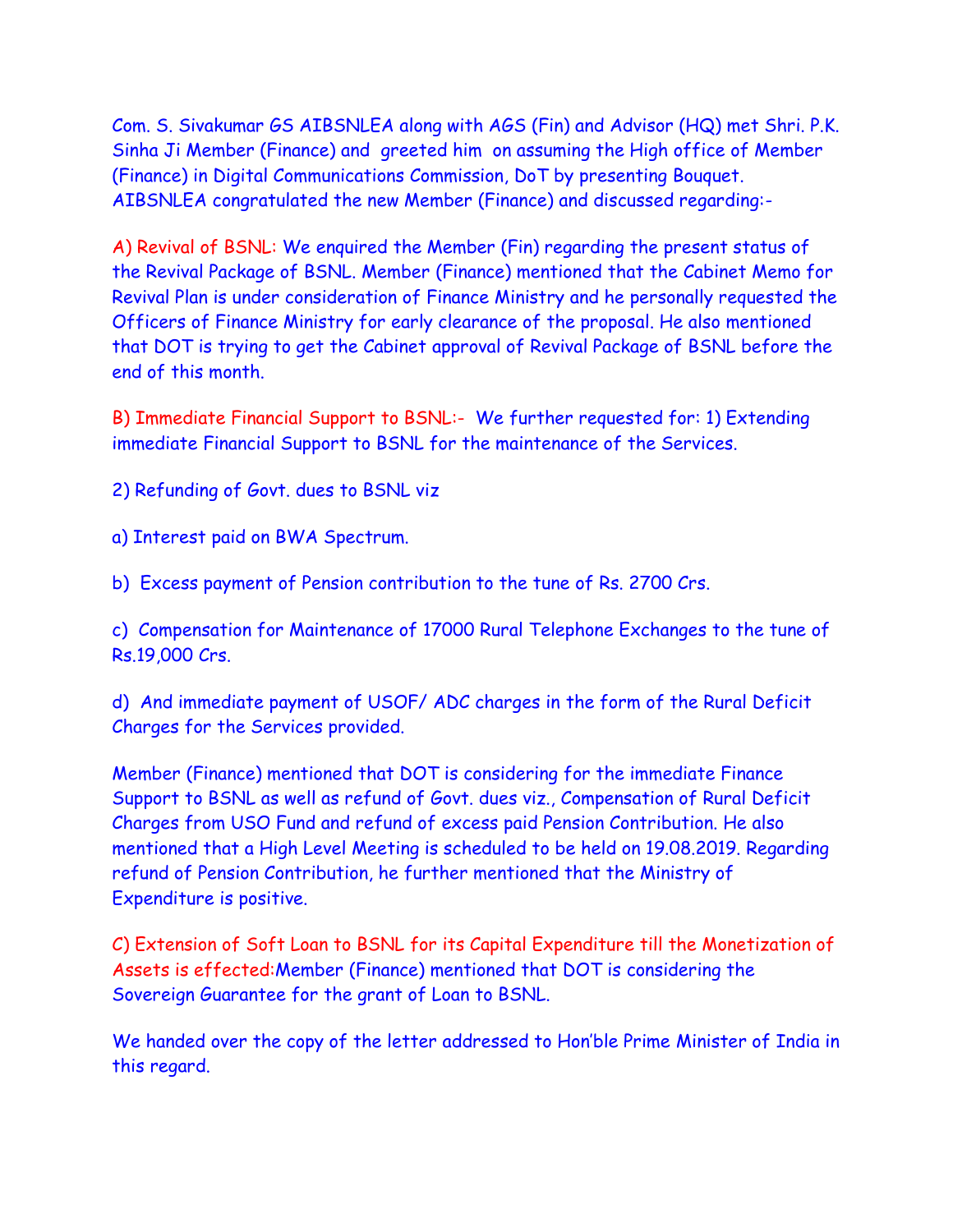D) Immediate Financial Assistance to Flood affected Circles:- We requested the Member (Fin) for immediate allotment of funds to BSNL for the restoration of Services in the flood affected Circles viz., Maharashtra, Karnataka, Kerala and Tamil Nadu. We have also handed over the letter in this regard. Member (Fin) mentioned that we are aware of the situation and DOT is considering for immediate necessary support.

Click here for glimpses>>>  $\frac{\langle\langle\mathbf{x}\rangle\rangle\langle\rangle}{\langle\mathbf{x}\rangle\langle\rangle\langle\rangle}$   $\frac{\langle\langle\mathbf{x}\rangle\langle\rangle\langle\rangle}{\langle\mathbf{x}\rangle\langle\rangle\langle\rangle\langle\rangle}$ 

# **16-08-2019**

GS writes to Shri Narendra Modi Ji, Hon'ble Prime Minister of India regarding immediate Financial Support and grant of Soft Loan to BSNL. «<< Click here for [letter>>>](http://www.aibsnleachq.in/PMO_190814.pdf)

# **13-08-2019**

BSNL Corporate Office recognized the newly elected CHQ Office bearers of AIBSNLEA in the  $6<sup>th</sup>$  AIC held at Vijayawada and Confirmation letter issued by the SR Cell of BSNL Corporate Office today[.<<<<Click here for order>>>>](http://www.aibsnleachq.in/AIBNSLEA138190001.pdf)>

# **13-08-2019**

GS writes to **Shri P.K.Purwar,** CMD, BSNL regarding r**eview of existing Tenure Areas Stations in NE-II Telecom Circle-** [.<<<<Click here for letter>>>>](http://www.aibsnleachq.in/cmd_190813.pdf)

## **09-08-2019**

CS & AIP Com.Subhasis Mitra attended the meeting of the West Bengal Circle today at C.T.O. Hall, Kolkata. The meeting was presided over by Com.Biswajit Chakraborty Advisor/ CHQ & conducted by Com. Aniruddha Bose CS, AIBSNLEA/WBTC.

OS(E)/CHQ Com.Subinoy Chakraborty was also present. AIP in his speech explained the present position of BSNL , VRS issue & reduction of age of retirement and our stand & resolutions taken in 6th AIC at Vijayawada in detail & requested the members to have faith in AIBSNLEA leadership & remain united.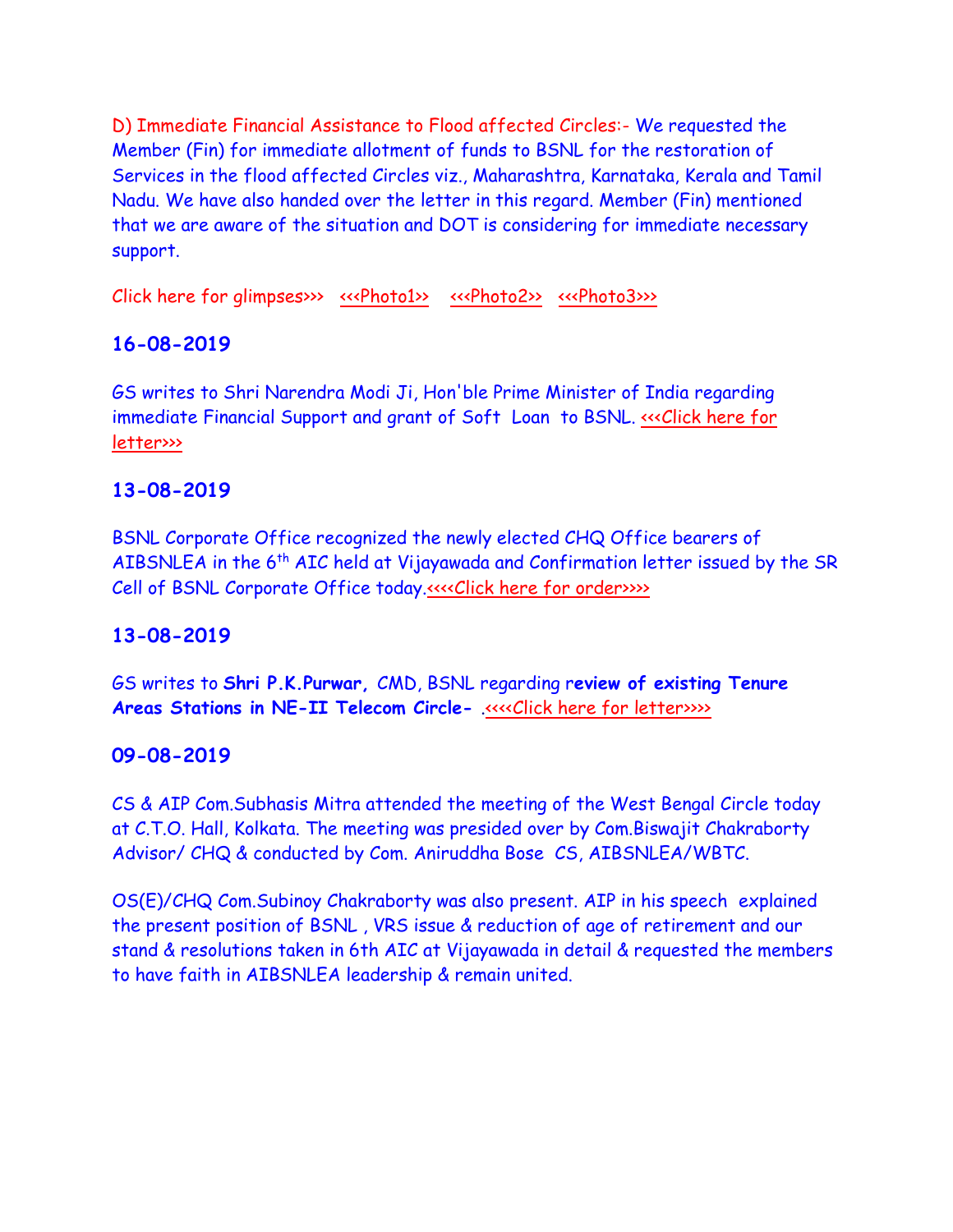



GS writes to Shri P K Purwar, CMD, BSNL, New Delhi regarding Resolutions passed in the 6th All India Conference of AIBSNLEA held at Vijayawada from 14.07.2019 to 16.07.2019 [<<<Click here for letter>>>](http://www.aibsnleachq.in/cmd_180808_3.pdf)

### **07-08-2019**

Today Lunch Hour Demonstration was conducted at Telephone Bhavan at the call of AUAB for the revival of BSNL. On behalf of AIBSNLEA Com.Tridip Chakraborty,CP Com.Ajoy Kundu ACS,Com. Atanu Mazumder VP & other members were present. Com.Arindam Roy OS addressed the gathering at the demonstration.



## **06-08-2019**

Our CS & AIP Com.Subhasis Mitra along with GS Com.S.Sivakumar attended the felicitation programme arranged jointly by TN & Chennai Circle at Bharathi Ram Kalyana Mandapam, West Mambalam, Chennai on 6th August 2019.

## **06-08-2019**

BSNL Corporate Office issued request transfer & postings orders in the grade of Accounts Officers.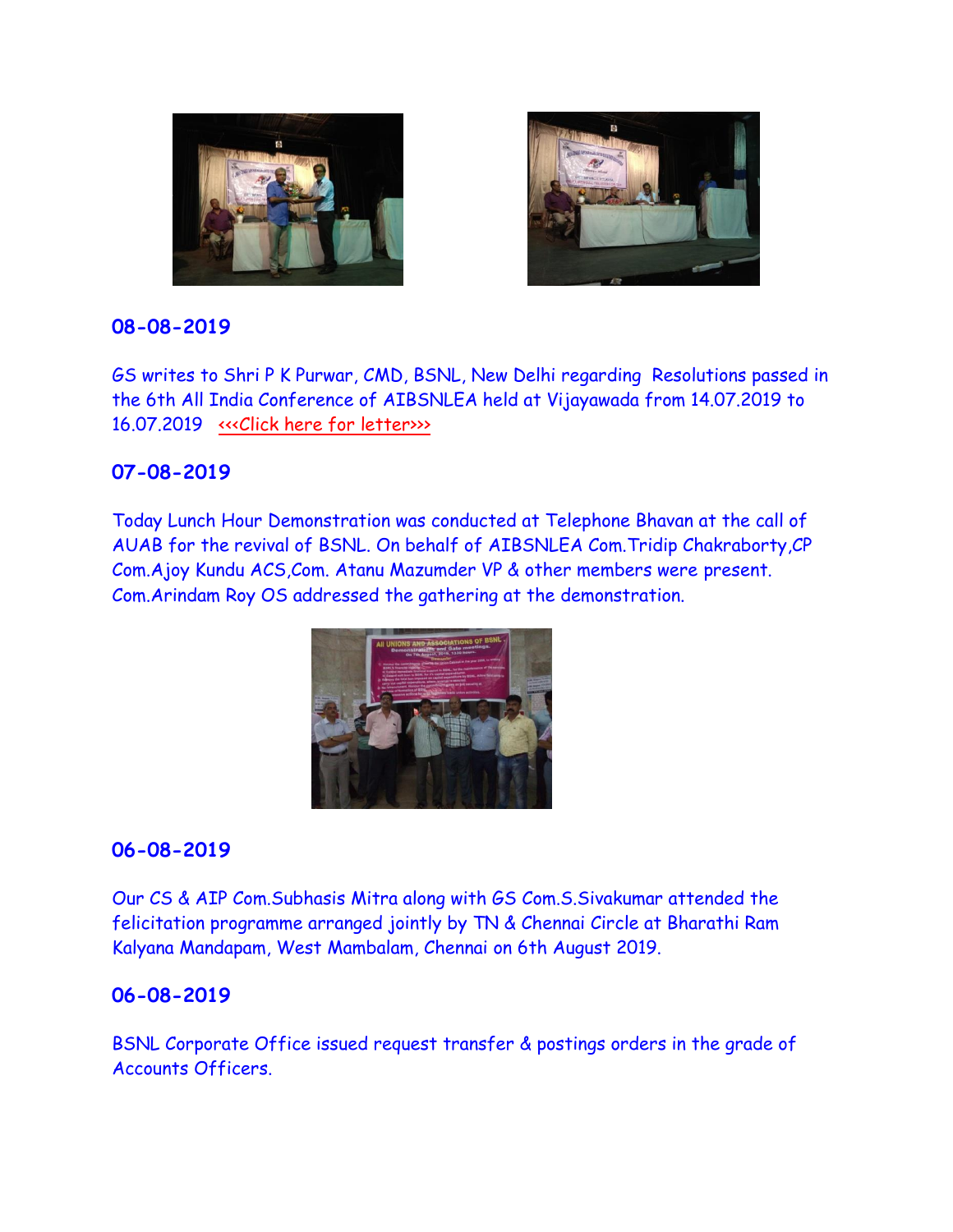#### [<<<<Click here for orders>>>](http://www.aibsnleachq.in/Transfer&posting_06.08.2019.pdf)

### **05-08-2019**

A meeting between AUAB CTD Circle and CTD Management was held today on 5th August,2019. Sri A N Thakur, Sr. GM( HR/Admn) and Sri L K Baidya, DGM (HR/Admn) on behalf of management and on behalf of AIBSNLEA Com.Tridip Chakraborty, CP, were present in the meeting. After detailed discussion the following informations came out:

1. Authorization to release fund for employees's July Salary came from corporate office today on 5th August.

2. Fund for payment of arrears wages to contract workers has not been released yet. That's why it has been demanded that another reminder letter to be written to corporate office for release fund and at the same time CGM CTD has to meet CMD for the fund JCLs payment and management agreed.

3. Management of CTD Circle has to work pro actively in favour of BSNL company and regular and non regular employees also. Sri A N Thakur, Sr. GM (HR/ Admn) gave patient hearing about it and said that it would be looked into.

## **03-08-2019**

AUAB CTD Circle meeting was held today on 3rd August, 2019 at RJCM room. On behalf of AIBSNLEA Com. Subhasis Mitra, CS, and Com. Tridip Chakraborty, President, were present in the meeting. After detailed discussion by all the members present in the meeting the following decisions were taken.

1. On the 7th August, 2019 at 1330 hours demonstration will be conducted at the call of AUAB at Telephone Bhawan. All the active workers and organizers of AUAB should participate in this programme.

2. AUAB CTD leadership will meet Sr.GM(HR/Admn) on 5th August, 2019 for restoration of working environment in CTD.

### **03-08-2019**

All BSs are requested to organise GB about 6th AIC reporting within 15th August positively. COBs will be present at that meeting. Please do it for the sake of gaining faith of the members.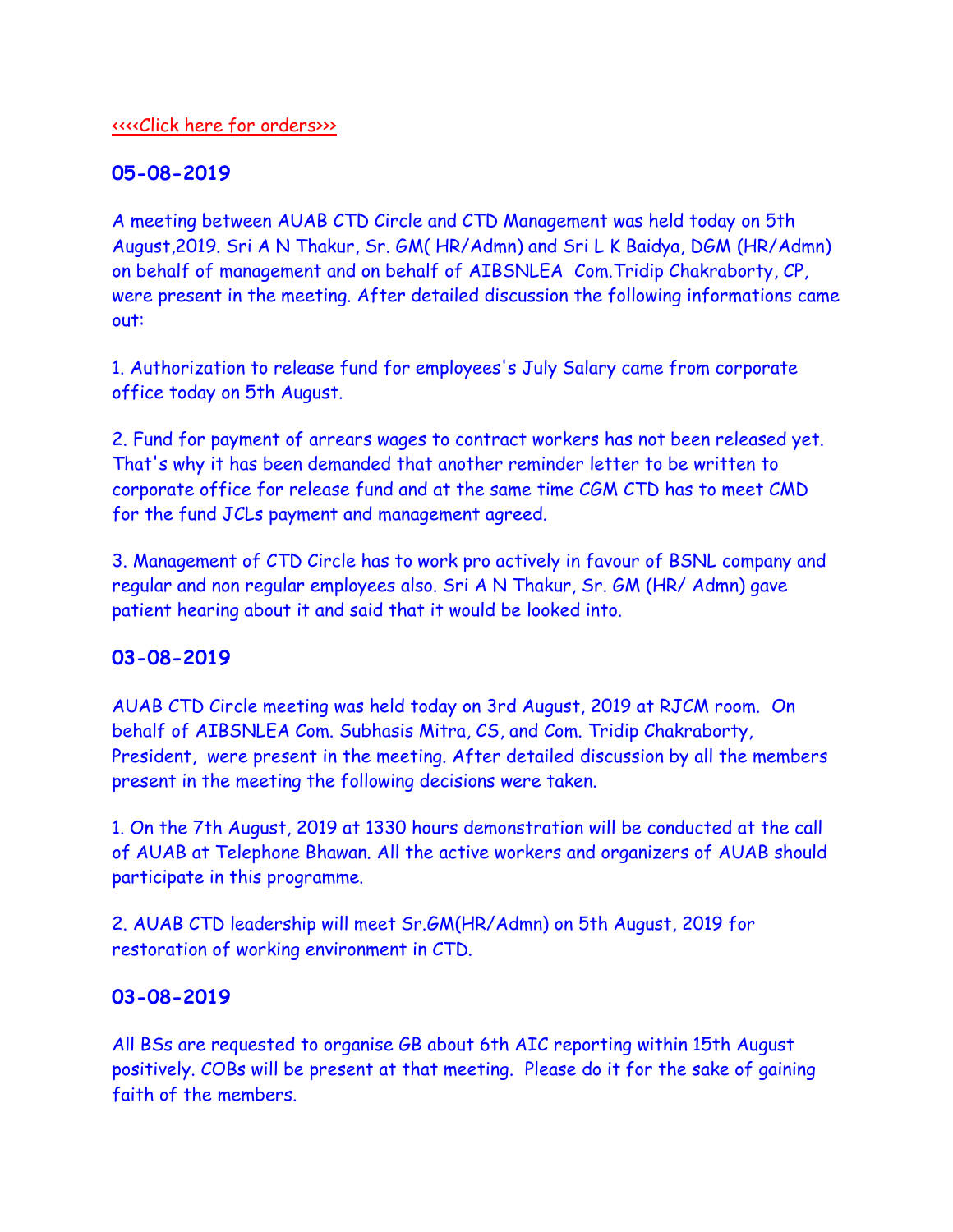A GB Meeting for reporting of 6th AIC at Vijayawada & present position was held on 02-08-2019 at 8, Hare Street Club Room. The Hall was jam packed by the members from all over CTD. Com.Maitrayee Ghosh VP presided over & Com. Atanu Mazumder VP conducted the meeting.

At first our CS Com.Subhasis Mitra & CP Com.Tridip Chakraborty were felicitated for being elected as President/ AIBSNLEA, CHQ & Advisor (E) /CHQ respectively.

Com.Debabrata Dey (South Branch) ,Com.Bikash Singha ( TB Branch), Com.Arindam Roy ( TBZ Branch ), & Com.Subhasish Pal (Central Branch) shared their experience at AIC with the audience. Com.Debasis Halder ( North Branch ) expressed his inability to attend AIC due to some family problem & greeted AIP & Advisor (E).

CP delivered a brief note of the proceedings of AIC & requested CS to elaborate his experience & information of meeting with CMD & other senior officers at BSNL CO .

CS in his lively deliberation shared his experience in meetings & informed that at present , as stated by CMD Mr. P.K Purwar, BSNL is facing severe financial crunch & Govt. is in the pursuit to revive it. Govt. has no plan to wind up/ privatise this Organisation. 75% of the revenue is consumed for the salary so extra burden of employee has to be shed off. That is why Govt. is proposing VRS & roll out of 58yrs as the age of retirement. 4G spectrum will be given to BSNL without any cost liability. But actually in his opinion CS explained it is the motto of the GOI " To run a business is not a business of the Govt. " For that reason Govt. is trying to curtail our hard earned facilities & downsize BSNL by floating VRS , which is actually a sugar coated Quinine , we should not fall in the prey of this sinister tactics. AIBSNLEA is not opposing VRS directly but vehemently protesting the proposal of lowering the age of retirement as it is a direct encroachment of the promise by the Govt. in the Presidential Order at the time of absorption.

In an inter active session CS replied the queries raised by members . Com. Susmita Nag President TBZ Branch put forth a relevant point whether the optee for VRS will be allowed to come back at their parent circle to avoid future complications. CS appreciated her concern & informed that he will write a letter to GS/ CHQ for suitable clarification.

CS also thanked our young comrades for organising the GB in a grand manner & the members for being present in large numbers inspite of bad weather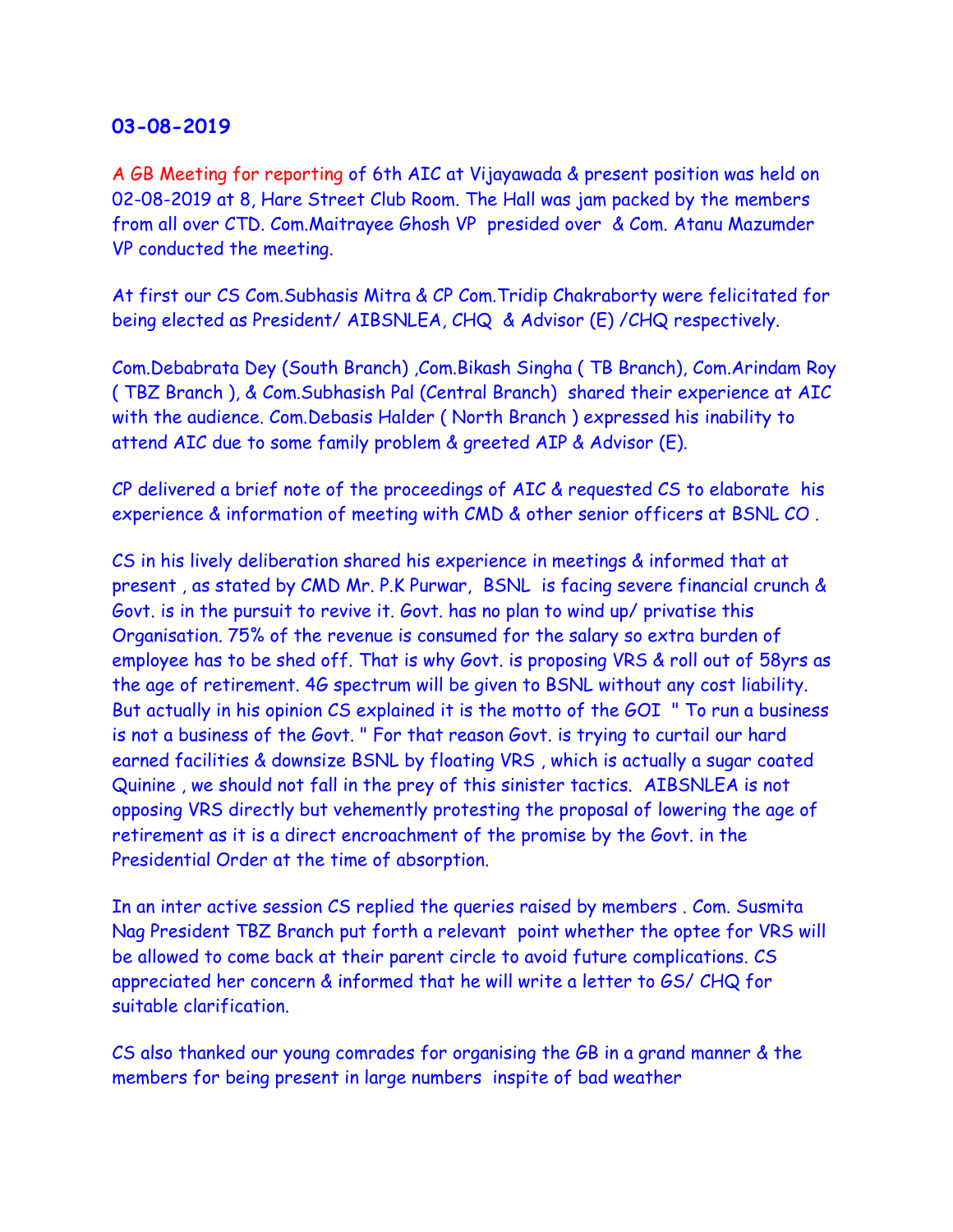

AUAB calls on to organise Lunch Hour Demonstrations and Gate Meetings on 07-08- 2019: A meeting of the AUAB was held yesterday the 01.08.2019, at NFTE's office, New Delhi. The meeting was presided over by Com. S. Sivakumar, General Secretary, AIBSNLEA. General Secretaries / Representatives of BSNLEU, NFTE, SNEA, AIBSNLEA, AIGETOA, BSNL MS, BSNL ATM, TEPU and BSNLOA attended. The meeting expressed it's extreme unhappiness that the Unions and Associations of BSNL are being completely kept in the dark, with regards to the so called revival package of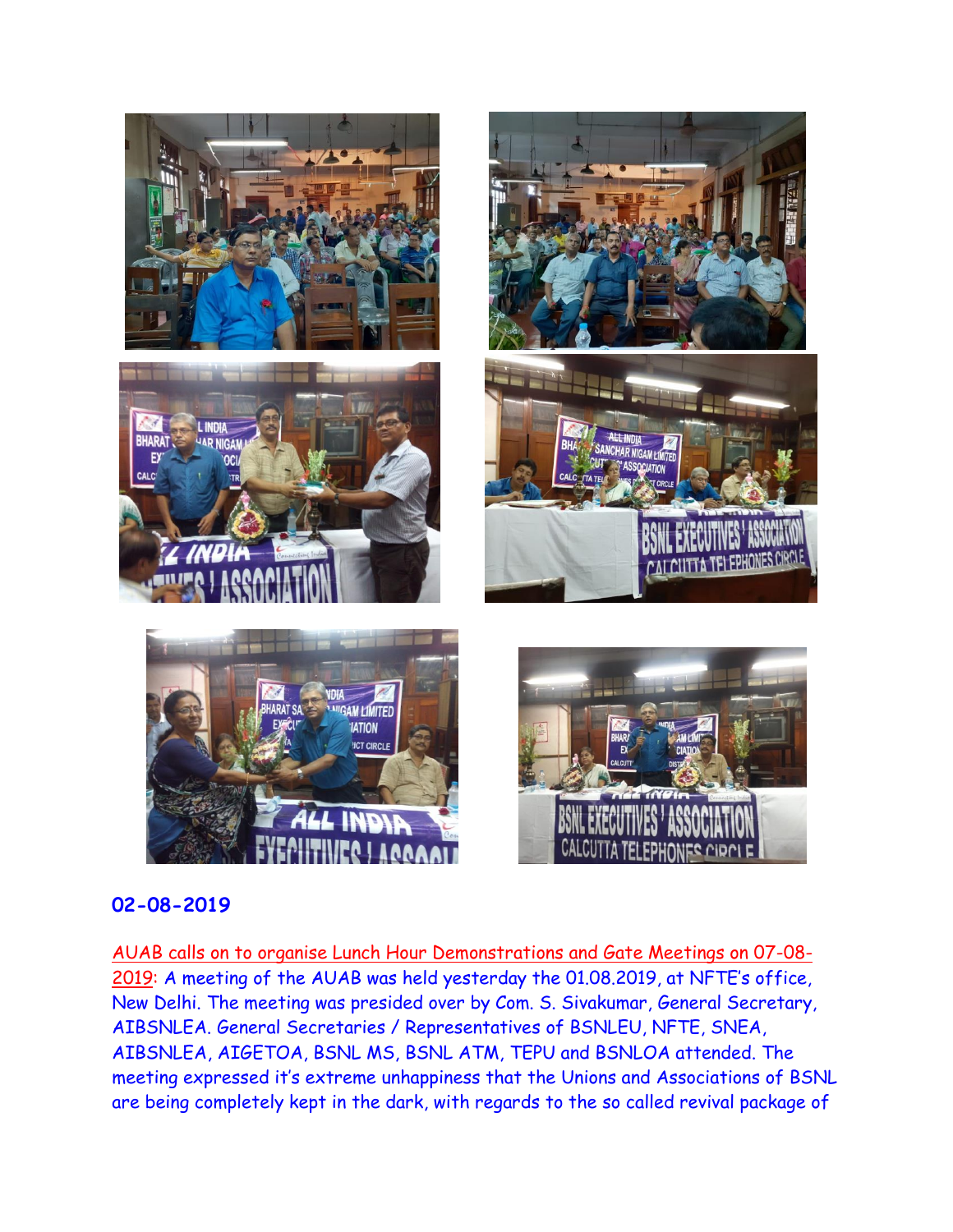BSNL. The meeting also expressed it's deep concern about the deterioration of BSNL's services due to lack of working capital. The meeting took serious exception to the repressive measures being taken by the BSNL Management, to deny legitimate trade union activities in BSNL. After serious discussions, the meeting decided to organise countrywide lunch hour demonstrations and gate meetings on 07.08.2019, on the following demands:-

#### Demands:

1) Honour the commitments given by the Union Cabinet in the year 2000, to ensure BSNL's financial viability.

 (a) Extend immediate financial support to BSNL, for the maintenance of the services.

(b) Extend soft loan to BSNL for it's capital expenditures.

2) Remove the total ban imposed on capital expenditure by BSNL. Allow field units to carry out capital expenditure, where revenue is assured.

3) No retrenchment. Honour the commitment given on job security at the time of formation of BSNL.

4) Stop repressive actions for even legitimate trade union activities.

All the Branch Secretaries of AIBSNLEA are requested to effectively organise the lunch hour demonstration and gate meeting, by coordinating with the other constituents of the AUAB.**:**

<<<<Click here for [AUAB circular containing the decisions taken in it's meeting held on](http://www.aibsnleachq.in/AUAB%20Circular%20dated%2002.08.2019.pdf)  [01.08.2019>>>](http://www.aibsnleachq.in/AUAB%20Circular%20dated%2002.08.2019.pdf)

## **01-08-2019**

AIBSNLEA Congratulated and Felicitated the New Secretary (Telecom) Shri Anshu Prakash on assuming the High Office of Secretary (Telecom) :

Com. Prahlad Rai, Chairman and GS, AIRBSNLEWA and GS, AIBSNLEA Congratulated and Felicitated New Secretary (Telecom) Shri Anshu Prakash on assuming the High Office of the Secretary (Telecom) today. On the issue of Revival of BSNL / MTNL Secretary (T) mentioned that DoT has finalized the Cabinet Memo and has been sent to all the concerned Nodal Ministries for comments during last week and after receiving the comments, it will be sent to the Cabinet for consideration and approval. The Salient features of the Cabinet Memo were confirmed by the Secretary (T) during discussion as under:-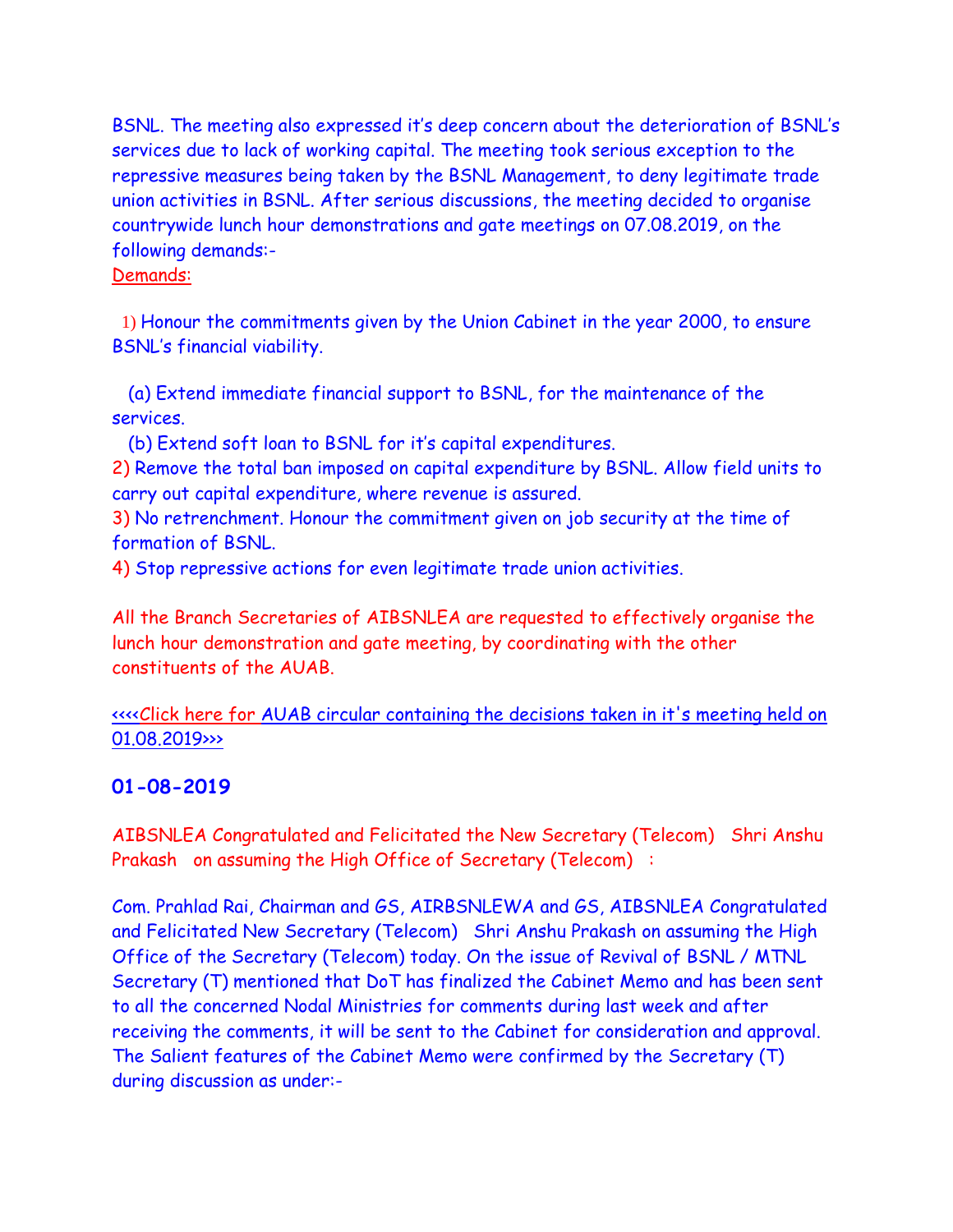1) 4G Spectrum allocation to BSNL/MTNL: 4G Spectrum will be allocated to BSNL/MTNL.

2) VRS Package to BSNL/MTNL employees: VRS Package to BSNL/MTNL employees who are attaining the Age of 50 & above wherein they will get 25% more towards Exgratia and Ex-gratia will be paid in cash as detailed below.

a) The Employees opting VRS will get cash payment of Ex- gratia amount in single go or maximum 5 instalments on optional basis for availing Income Tax benefit.

b) The formula for VRS Package is (Ex-gratia+Pension) or 125% of the salary, whichever is less.

c) The Employees having 56b years of and having 4 years left out service will get full Salary benefits.

d) Leave Encashment & Pension (without Commutation) will be paid at the time of VRS but the Gratuity and Commutation Value of Pension Payment will be deferred till they attain the age of Superannuation (i.e., 60 Years) or after 5 years. During the intervening period from the date of VRS to the date of attain the age of 60 Years, Employees will get interest @ 8% on their Gratuity amount.

3) The roll out of age from 60 years to 58 years: After implementation of VRS, the roll out of age from 60 years to 58 years in respect of BSNL/MTNL employees will be effective from 01.01.2020.

4) Merger of BSNL & MTNL: The debts of BSNL/MTNL will be transferred to the Special Purpose Vehicle (SPV) created for this purpose and after zero debt of both the Companies BSNL and MTNL will be merged. The Special Purpose Vehicle will take care of the Capital expenditure of the Company.

5) Monetization of Assets of BSNL/MTNL: Monetization of Assets of BSNL/MTNL will be done by the respective PSUs in consultation with the Committee being formed with the approval of the Hon'ble MOC which will have DoT/BSNL/MTNL/DIPAM Officers and the funds will be utilized only for BSNL/MTNL.

6) Financial Support to BSNL: Financial Support will be given to BSNL towards the Maintenance Expenditure of Rural Exchanges.